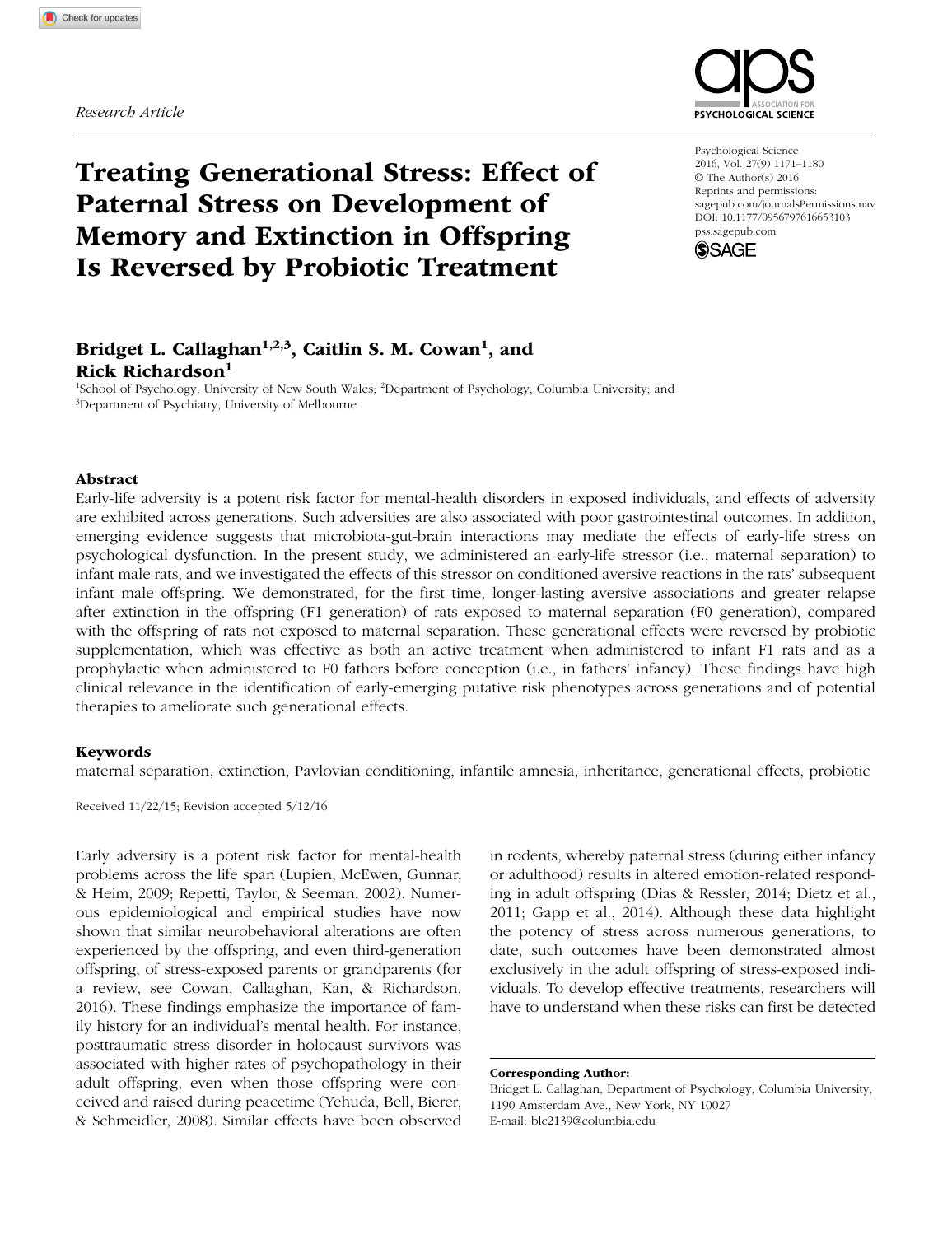during development and how mental-health risk is increased in the offspring of stress-exposed parents.

How stress effects are transmitted across multiple generations is currently the subject of intense debate. Studies have suggested that such inheritance may be intergenerational (e.g., mating behavior, parenting, in utero effects) or transgenerational (e.g., germ-line epigenetic alteration; Cowan, Callaghan, Kan, & Richardson, 2016; Curley, Mashoodh, & Champagne, 2011). Although distinguishing between these pathways is undoubtedly important to basic science, identifying avenues for intervention and treatment of stress-related disorders is essential for clinical treatment, regardless of the mode of transmission.

Gastrointestinal manipulations constitute one potentially useful (and thus far unexplored) group of interventions that may have a generational effect on stress-related disorders. Numerous recent examples demonstrate the links between gastrointestinal and psychological function, particularly in the context of stress. For instance, gastrointestinal disorders (e.g., irritable bowel syndrome) are highly comorbid with various forms of psychopathology, and their prevalence is increased in populations exposed to early-life stress (e.g., Chitkara, van Tilburg, Blois-Martin, & Whitehead, 2008). In rodents, exposure to maternal-separation stress increases anxiety- and depression-like behaviors in adulthood, and these alterations are dependent on stress-induced changes to gut microbiota (De Palma et al., 2015). Manipulations that affect the microbiota, such as probiotics, also have significant effects on affective functioning, emotion-related neural activity, and stress-related physiology in rodents and humans (Cowan, Callaghan, & Richardson, 2016; Gareau, Jury, MacQueen, Sherman, & Perdue, 2007; Tillisch et al., 2013). For example, we have shown that probiotics reverse the effects of stress on learned aversive reactions in infant rats (Cowan, Callaghan, & Richardson, 2016). In addition, increasing evidence suggests that the microbiota is heritable (in both rodents and humans) and that microbiota manipulations can alter both gastrointestinal and neural outcomes for infant offspring (Goodrich et al., 2014; Jašarević, Howerton, Howard, & Bale, 2015).

Together, these data suggest that stress-induced changes to the microbiota may play a mechanistic role in the generational effects of stress and, therefore, that altering the microbiota may help to ameliorate such generational patterns. To date, no researchers have examined whether a probiotic treatment is effective in preventing or reversing stress effects on affective function across generations. Considering the ease of implementing probiotic interventions, understanding the generational effects of probiotics on stress-related disorders would be of high clinical value.

In previous research, we have shown that rat pups exposed to maternal separation (compared with those raised under standard conditions) exhibit faster maturation of memory for aversive events and extinction that is prone to relapse, phenomena that may be relevant to the development and treatment of mental illness (Callaghan & Richardson, 2011, 2012a, 2012b, 2013, 2014; Cowan, Callaghan, & Richardson, 2013). Specifically, under nonstressed conditions, infant rats exhibit rapid forgetting of learned associations (infantile amnesia; for reviews, see Callaghan, Li, & Richardson, 2014; Campbell & Spear, 1972) and erasure-like extinction; that is, they are less likely than adult rats to exhibit relapse effects such as reinstatement of the association (hereafter, simply *reinstatement*) or renewal of the association after extinction (hereafter, simply *renewal*; for a review, see J. H. Kim & Richardson, 2010). However, after stress caused by separation from their dams or by corticosterone treatment, infant pups exhibit excellent retention (Callaghan & Richardson, 2012a) and greater relapse after extinction compared with standard-reared rats (Callaghan & Richardson, 2011, 2014). In other words, stress appears to accelerate the developmental emergence of these behaviors, which may be an index of mental-health risk.

In the current study, we first examined whether these early putative indicators of risk after directly experienced adversity are handed down to subsequent generations via the paternal line. Second, we determined whether treatment with a probiotic ameliorated generational patterns of risk in the infant offspring of rats exposed to maternal separation. We hypothesized that the offspring of stressexposed fathers would exhibit behavioral markers of putative risk for mental illness—longer retention of aversive associations and greater relapse after extinction. We also hypothesized that treatment of fathers or their offspring with a probiotic would prevent or reverse these alterations in affective behavior. To index the effects of paternal stress on the offspring's mental health, we used two affective-learning paradigms in infant rats: retention of aversive associations and extinction of aversive associations. To examine the effect of probiotics as a preventive measure or an active treatment for generational stress, we treated stressed fathers-to-be in their infancy or their later nonstressed infant offspring, respectively, with a probiotic before examining affective learning in the offspring.

# Method

### *Subjects*

Three generations of experimentally naive male rats derived from Sprague-Dawley rats were bred and housed at the School of Psychology, The University of New South Wales. The day of birth was designated postnatal day 0 (P0). No more than one rat from a given litter was used in a group. Rats were housed with their mother and littermates,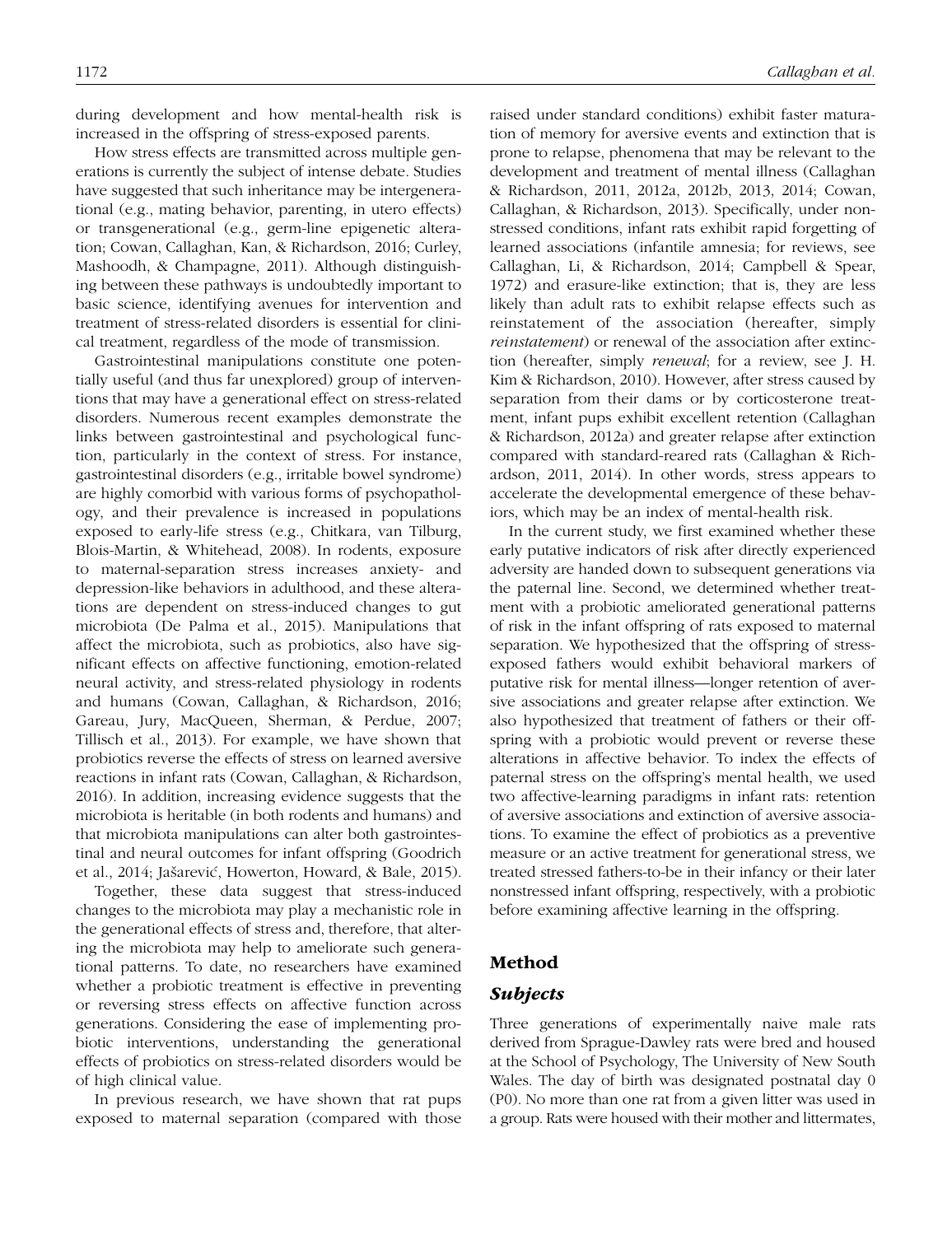and food and water were available ad libitum. Animals were treated according to the principals of animal care and use outlined in the *Australian Code of Practice for the Care and Use of Animals for Scientific Purposes*; the Animal Care and Ethics Committee at The University of New South Wales approved all procedures. All experiments were between-subjects designs, and no rodents were used in more than one experimental paradigm (with the exception of the polymerase-chain-reaction experiments, in which a single animal sometimes supplied a fecal sample as well as a gastrointestinal milk sample). On the basis of our past work examining conditioning and extinction in developing animals, we aimed for group sizes of 8 to 12 across all behavioral experiments; we have found this number to be sufficient to detect differences in conditioned responses. In some cases, the number of data points per group is lower because of animal availability at the time of the studies or data exclusion (or both). A total of 398 animals were used across all 13 experiments (for a breakdown of the number of animals in each group in each experiment, see Table S1 in the Supplemental Material available online).

# *Maternal separation*

In the first generation (F0), some rats experienced maternal separation (MS rats), and some rats experienced standard rearing (SR rats). During maternal separation (P2–P14), all pups were removed from the home cage, weighed, and placed together in an incubator for 3 hr (as described previously; Callaghan & Richardson, 2011). SR animals were exposed to the same handling cues (i.e., daily weighing) but were not removed from the dam for any extended period of time. Using this procedure, we did not see any differences in weight between MS and SR pups (Callaghan & Richardson, 2011). Rats were weaned on P21 to P23 and kept in social groups (2–8 rats) that had been exposed to the same rearing conditions. No further manipulations occurred after weaning.

# *Breeding*

To produce second-generation (F1) offspring, each MS and SR adult male was housed with a multiparous SR female. Males remained with the females for 20 days before being removed from the breeding cage. Hence, males had no contact with their offspring. One male from each MS-F0 litter was used once for breeding to produce the animals used for experiments comparing MS-F1 and SR-F1 offspring. Thus, all pups within a given group were derived from distinct ancestral lineages. Because of logistical restrictions, breeding for the probiotic and F2-generation experiments was streamlined by breeding males a maximum of two times, each time with a different female (for further details, see the Supplemental Material).

### *Probiotic treatment*

A commercially available probiotic was given to some F0 rats and some F1 rats (Fig. 1). The probiotic was administered via the dam's drinking water from P2 to P14. This probiotic was composed of Lacidofil powder (95% *Lactobacillus rhamnosus* R0011 and 5% *Lactobacillus helveticus* R0052; provided by Lallemand Health Solutions, Montreal, QC, Canada; for a review of the applications and properties of this formulation, see Foster, Tompkins, & Dahl, 2011), which was rehydrated in distilled water at a concentration of 10<sup>9</sup> colony-forming units per milliliter. The solution was changed every second day to ensure bacteria viability.

SYBR Green–based quantitative polymerase chain reaction (qPCR) was used to confirm the presence of *L. rhamnosus* R0011 in MS-F0 animals. Extraction of milk from rats' stomachs was performed according to the procedure described by Fellows and Rasmussen (1984). DNA was extracted using a kit for isolating bacterial DNA in milk (Norgen Biotek Corporation, Thorold, ON, Canada). Using primers described by Gareau et al. (2007) and obtained from Thermo Fisher Scientific, we conducted qPCR. We used a melt-curve analysis (see Fig. S1 in the Supplemental Material) to verify the reaction specificity. Replicating our previous finding (Cowan, Callaghan, & Richardson, 2016), we detected *L. rhamnosus* R0011 in samples (both milk and feces) from probiotic-exposed MS-F0 pups but not in samples from vehicle-exposed MS-F0 pups (see Fig. S10 in the Supplemental Material). However, by the time the rats reached adulthood, *L. rhamnosus* R0011 was no longer detectable in the feces of either treatment group (see Fig. S11 in the Supplemental Material; for further details about the qPCR analysis, see the Supplemental Material).

# *Apparatus*

Two types of chambers that differed in size, illumination, and visual characteristics were used to provide distinct contexts (Contexts A and B) for the conditioning and extinction experiments (for further details about all of the apparatus, see the Supplemental Material). The chambers for conditioning, extinction, and testing were cleaned with tap water after each rat.

### *Behavioral procedures*

Rats in the retention experiments were conditioned in Context A on P17 and then tested in the same context 1, 10, or 12 days later. Rats in the extinction experiments were conditioned on P17 in Context A; they were then given extinction training on P18, a reinstatement treatment on P19, and testing on P20, all in Context B. Conditioning consisted of a 2-min adaptation period followed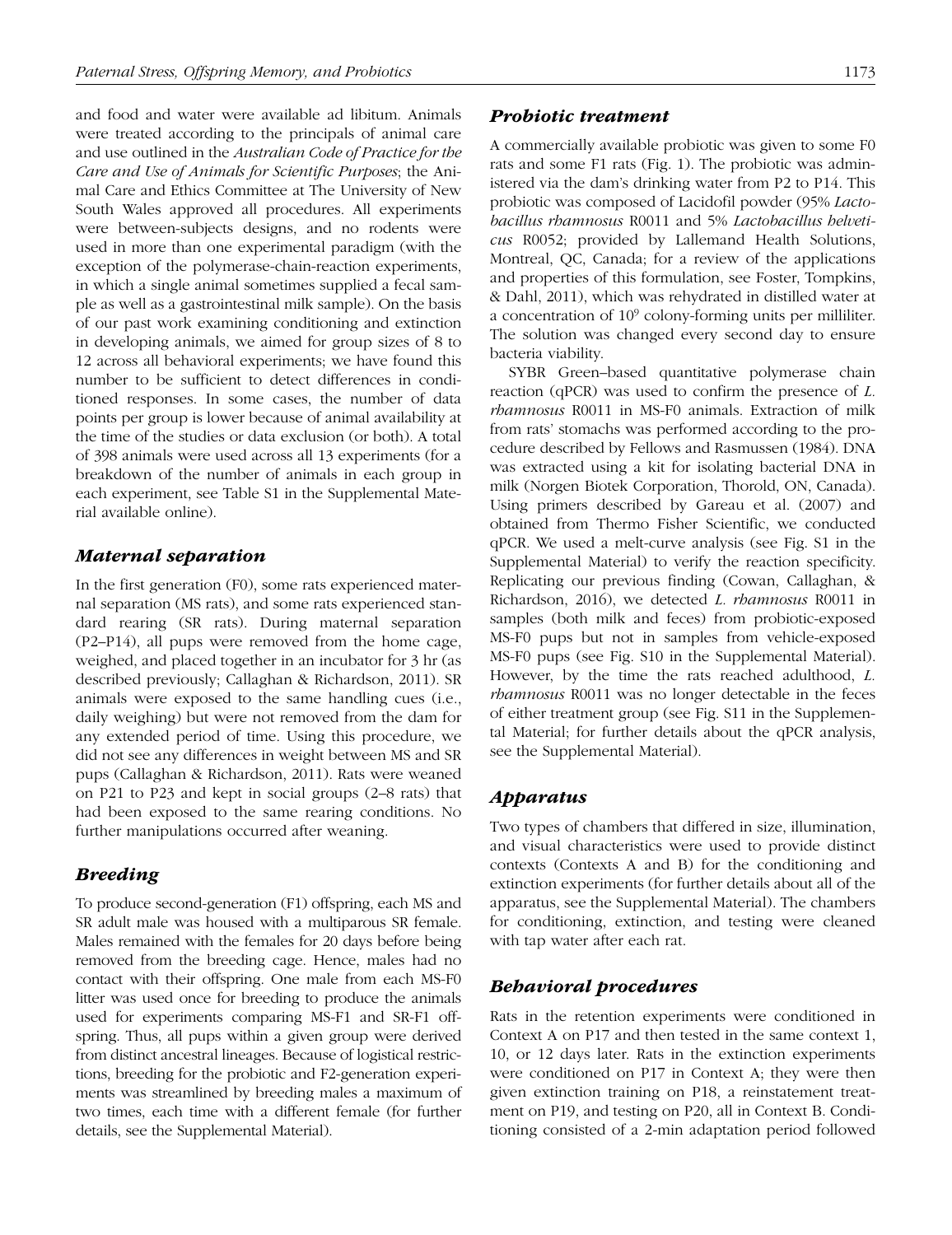

Fig. 1. Probiotic treatment protocol. To test the efficacy of probiotic treatments in cases of generational stress, we used first-generation (F0) male rats that had been exposed to maternal separation (MS rats). Some of these MS-F0 rats were treated with a probiotic, and some were treated with vehicle only (i.e., a sham treatment). We bred rats from both groups with female rats that had been exposed to standard rearing (SR rats). This resulted in a group of rats whose sires had been given the probiotic treatment and another group whose sires had been treated with vehicle. We administered the probiotic to some of the F1 rats in the latter group; all other F1 rats were treated with vehicle. In all cases, F1 animals were raised in SR conditions and had no contact with the F0 sires. The rats that were treated with the probiotic are highlighted in teal. (Note that the large white rats represent the mothers of the experimental subjects, which are depicted as pink rat pups.)

by six presentations of a white-noise conditioned stimulus (CS; 8 dB above background noise, 10 s) that coterminated with a shock (0.6 mA, 1 s), the unconditioned stimulus (US). Extinction consisted of a 2-min adaptation period and 30 nonreinforced presentations of the 10-s CS (with a 10-s intertrial interval). Reinstatement treatment involved a single reminder shock (0.4 mA, 1 s) after a 2-min adaptation period, whereas no-reminder groups were exposed to the context for the same duration without receiving any shock. Finally, testing involved a 1-min baseline period followed by a single, continuous 2-min presentation of the CS.

Longer retention of aversive associations and greater relapse after the reinstatement treatment were considered putative indicators of vulnerability in infant rats because these behaviors are typically not observed early in development unless rodents have been exposed to maternal separation (e.g., Callaghan & Richardson, 2013), a procedure associated with increased anxiety later in adulthood (e.g., Huot, Thrivikraman, Meaney, & Plotsky, 2001; Kalinichev, Easterling, Plotsky, & Holtzman, 2002).

For the probiotic aversive-learning experiments, rats that exhibited a freezing response (i.e., the absence of all movement except that required for respiration) more than 50% of the time at baseline were returned to the home cage for 10 min before being placed in the testing context again to extinguish the freezing response (maximum three trials of context extinction).

To assess the hypothesis that alterations in maternal behavior acted as a mechanism for the transmission of the stress phenotype across generations, we assessed maternal anxiety and maternal care; we observed no behavioral differences during these assessments (for details about these assessments, see Apparatus, Light/Dark Test, and Pup Retrieval in the Supplemental Material).

# *Scoring, exclusions, and statistics*

Freezing responses in rats were scored by a timesampling procedure; each rat was scored every 3 s as freezing or not freezing (for additional details, see the Supplemental Material). These observations were then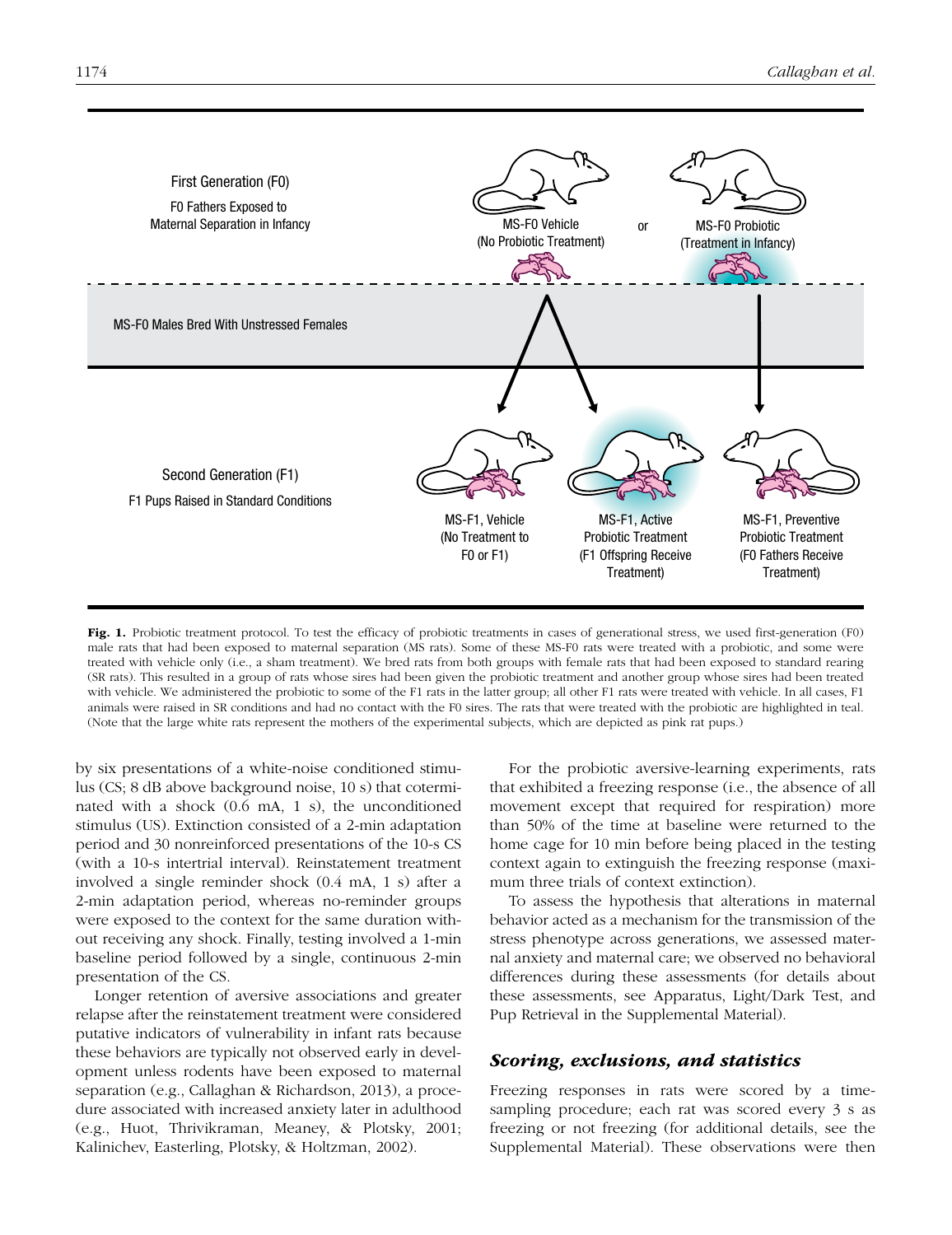converted into a score to indicate the proportion of total observations scored as freezing (i.e., the *freezing level*). A second scorer, unaware of the experimental condition of each rat, scored a random sample (30%–45%) of all rats tested. The interrater reliability was very high across all experiments,  $rs = .910$  to 1.000.

All data were analyzed in IBM SPSS Statistics (Version 23). Effect sizes were calculated in SPSS  $(\eta_p^2)$  or by hand (Cohen's *d* and *r*). Cohen's *d* was calculated using the equation  $d = (M_2 - M_1) / \sqrt{(SD_1^2 + SD_2^2)/2}$ . The *r* statistic was calculated using the equation  $Z/\sqrt{N}$ . When significant differences in pre-CS freezing levels were detected at testing (for *n*s and pre-CS freezing levels in all experiments, see Table S1 in the Supplemental Material), CSelicited freezing during testing was analyzed with analysis of covariance (ANCOVA) using the pre-CS freezing scores as a covariate. In general, however, the same results were obtained whether the data were analyzed with analysis of variance (ANOVA) or ANCOVA. The exception to this was the examination of probiotic effects on the reinstatement effect, in which ANOVA without the pre-CS freezing level as a covariate resulted in a nonsignificant interaction,  $F(2, 50) = 2.69$ ,  $p = .078$ ,  $\eta_p^2 = .10$ . Consequently, the analysis for this experiment was performed using difference scores (i.e., percentage of CS-elicited freezing minus percentage of pre-CS freezing), although the same results were obtained when the data were analyzed by ANCOVA using the pre-CS freezing level as a covariate.

When data were normally distributed, post hoc *t* tests were used to determine significant interaction effects. When data were not normally distributed, nonparametric Mann-Whitney *U* tests were used to determine interactions. If Levene's test for equality of variances was significant for *t* tests, then the adjusted *t* statistic and nominal degrees of freedom are reported. If the assumption of sphericity was violated when we used a mixed-design ANOVA, the Greenhouse-Geisser correction was made, but nominal degrees of freedom are reported. Any rats that were statistical outliers at testing  $(≥ 3.75 SD)$  away from the mean) or that exhibited high baseline freezing levels (> 65%) at testing were excluded from subsequent analyses. This resulted in 15 exclusions across all experiments (3.76% of all rats tested; for full details, see Table S2 in the Supplemental Material).

# Results

# *Are generational effects of stress on learning evident in infant offspring?*

*Effect of fathers' stress on retention of aversive memories in offspring.* We first examined whether stress caused by maternal separation affected the retention of aversive memories in F1 infant offspring. There was a main effect of paternal rearing condition, *F*(1, 32) = 4.26,  $p = .047$ ,  $\eta_p^2 = .12$ , and an interactive effect of paternal rearing condition and retention interval,  $F(1, 32) =$ 4.43,  $p = .043$ ,  $\eta_p^2 = .12$ , on freezing behavior during testing (Fig. 2a). SR-F1 rats exhibited much lower freezing levels at the 10-day interval than at the 1-day interval, which indicates forgetting  $(U = 10.50, p = .008, r = .60)$ ; however, MS-F1 rats exhibited high and similar freezing levels at both the 1-day interval and the 10-day interval, which indicates good retention ( $U = 33.00$ ,  $p > .250$ ,  $r =$ −.23). We saw the same enhanced retention in thirdgeneration male rats (i.e., the MS-F2 grand-offspring of rats that had been exposed to maternal separation; see Fig. S2 in the Supplemental Material).

a



Fig. 2. Results for the second-generation (F1) offspring of rats exposed to maternal separation (MS) or standard rearing (SR). Mean freezing levels elicited by the conditioned stimulus (CS) are graphed for each paternal rearing condition. In (a), freezing levels for MS-F1 and SR-F1 rats  $(N = 37)$  are graphed separately for CSs presented 1 and 10 days after conditioning. In (b), freezing levels for MS-F1 and SR-F1 rats (*N* = 46) are graphed separately for no reinstatement, reinstatement, and untrained reinstatement groups. Error bars represent ±1 *SEM*. Circles represent results for individual rats.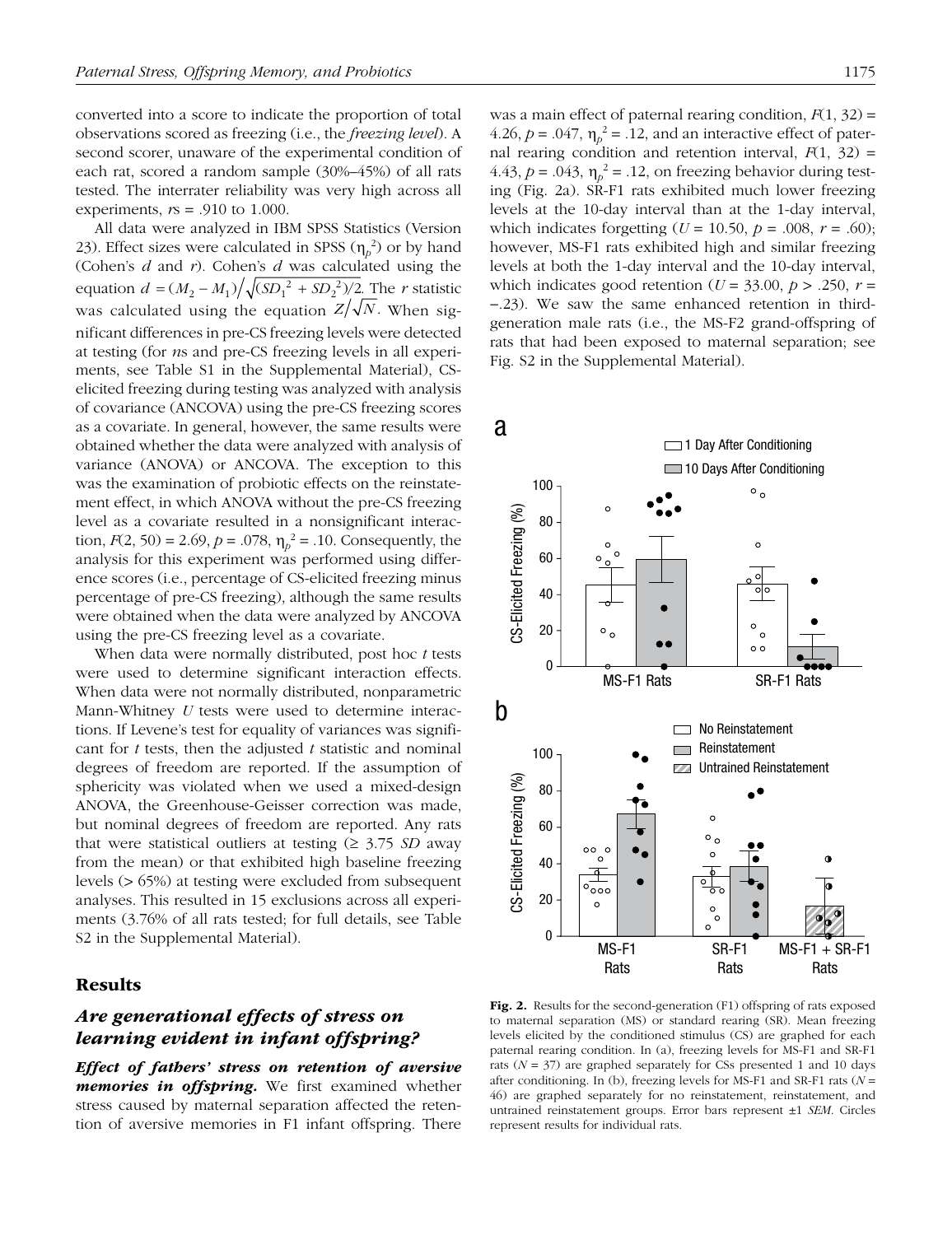### *Effect of fathers' stress on extinction in offspring.*

We next examined whether infant offspring of MS and SR fathers exhibited the reinstatement effect (i.e., a return of the conditioned response after a postextinction reminder foot shock). Within-session extinction behavior was not different between groups (see Fig. S6 in the Supplemental Material). The postextinction testing data were initially analyzed as a 2 (paternal rearing condition: MS-F1 vs.  $SR-F1$ )  $\times$  2 (postextinction treatment: reinstatement vs. no reinstatement) factorial design. There was a main effect of paternal rearing condition,  $F(1, 35) = 4.66$ ,  $p = .038$ ,  $\eta_p^2$  = .12, and an interaction between paternal rearing condition and postextinction treatment,  $F(1, 35) = 5.08$ ,  $p = .031$ ,  $\eta_p^2 = .13$  (Fig. 2b). SR-F1 rats exhibited low freezing levels at testing, regardless of whether they received the reinstatement foot shock or not,  $t(19) = .57$ , *p* > .250, 95% CI = [−15.35, 26.90], *d* = 0.26. In contrast, freezing levels in MS-F1 animals were much higher in those that were given the foot shock than in those that were not given the foot shock, *t*(17) = 3.79, *p* = .003, 95% CI = [14.09, 52.91], *d* = 1.91.

To ensure that the reinstatement effect was not driven by enhanced context learning (i.e., that the reinstatement foot shock in itself did not cause learning), we created another group, the untrained reinstatement group, in which rats were not conditioned but did receive the foot shock the day before testing. Considering that rats this age show poor context learning (especially in response to weak shocks), we used a small sample size of rats (*n* = 3) from each paternal rearing condition, and data were then collapsed across rearing conditions to create a single untrained-reinstatement group ( $n = 6$ ); freezing levels in MS-F1 and SR-F1 rats in the untrained-reinstatement group were low and similar (both  $Ms = 16.67$ ),  $t(4) =$ 0.00, *p* > .250, 95% CI = [−39.40, 39.40], *d* = 0.00. Followup *t* tests showed that the MS-F1-reinstatement group was significantly different from the untrained-reinstatement group, *t*(13) = 4.53, *p* = .001, 95% CI = [29.61, 75.16],  $d = 2.57$ , but the SR-F1-reinstatement group and the untrained-reinstatement group did not differ,  $t(14) = 1.83$ , *p* = .088, 95% CI = [−3.71, 47.75], *d* = 1.01 (for reinstatement and renewal effects in the F2 generation, see Figs. S3 and S4 in the Supplemental Material).

# *Can probiotics function as an active treatment or an effective preventive treatment to reverse the effects of paternal stress on F1-generation offspring?*

To examine whether a probiotic treatment could rescue rodents from the generational effects of stress, we treated MS-F1 pups with a probiotic for the first 2 weeks of life (P2–P14; active-probiotic-treatment group) or left them untreated (vehicle group). To examine whether probiotics would work prophylactically to prevent the transmission of the MS phenotype from the F0 to the F1 generation, we treated MS-F0 pups with a probiotic during the period of maternal separation (P2–P14) and then examined behavior in their subsequent F1-generation offspring (preventive-probiotic-treatment group; see Fig. 1 for a schematic of the procedure).

*Probiotic effects on infant retention.* Probiotic treatment had a strong effect regardless of when it was administered; there were main effects of treatment,  $F(2, 44) =$ 7.91,  $p = .001$ ,  $\eta_p^2 = .27$ , and of test interval,  $F(1, 44) =$ 15.25,  $p < .001$ ,  $\eta_p^2 = .26$ , and a significant interaction between treatment and test interval  $F(2, 44) = 4.25$ ,  $p =$ .021,  $\eta_p^2$  = .16 (Fig. 3a). In a replication of our previous results, vehicle-treated MS-F1 rats exhibited excellent retention of an aversive memory across a 12-day period; for rats in the vehicle group, there was no difference between the 1-day and 12-day intervals,  $U = 43.50$ ,  $p >$ .250, *r* = .03. However, probiotics administered in either the F0 or the F1 generation restored the age-appropriate profile of infantile amnesia in MS-F1 rats (active-probiotic-treatment group:  $U = 0.00$ ,  $p = .001$ ,  $r = .85$ ; preventive-probiotic-treatment group:  $U = 2.00$ ,  $p = .002$ ,  $r =$ .78), This finding demonstrates that probiotics were effective both as an active treatment and as a preventive treatment.

*Effects of probiotic on infant extinction.* MS-F1 pups were tested for the reinstatement effect after extinction. Within-session extinction behavior did not differ across groups (see Fig. S7 in the Supplemental Material). At testing, there was a significant interactive effect of treatment and reinstatement condition,  $F(2, 50) = 4.99$ ,  $p = .011$ ,  $\eta_p^2 = .17$ , and a significant main effect of reinstatement condition,  $F(1, 50) = 4.99$ ,  $p = .030$ ,  $\eta_p^2 = .09$ ; the main effect of treatment was not significant, *F*(2, 50) = 1.68,  $p = 0.196$ ,  $\eta_p^2 = 0.06$  (Fig. 3b). The vehicle group exhibited the reinstatement effect; freezing levels were higher in the reinstatement group relative to the no-reinstatement group,  $U = 11.50$ ,  $p = .002$ ,  $r = .67$ . However, the reinstatement effect was not observed for MS-F1 rats that received probiotic treatment in either the F0 or the F1 generation (active-probiotic-treatment group: *U* = 36.00,  $p > .250$ ,  $r = .09$ ; preventive-probiotic-treatment group: *U* = 32.00, *p* > .250, *r* = .09). That is, probiotic treatment restored an age-appropriate, relapse-resistant profile of extinction in the next generation of infants, regardless of whether treatment was delivered post hoc or prophylactically. Probiotics were also effective in reversing and preventing the transmission of the renewal phenotype after extinction in MS-F1 pups (see Fig. S5 in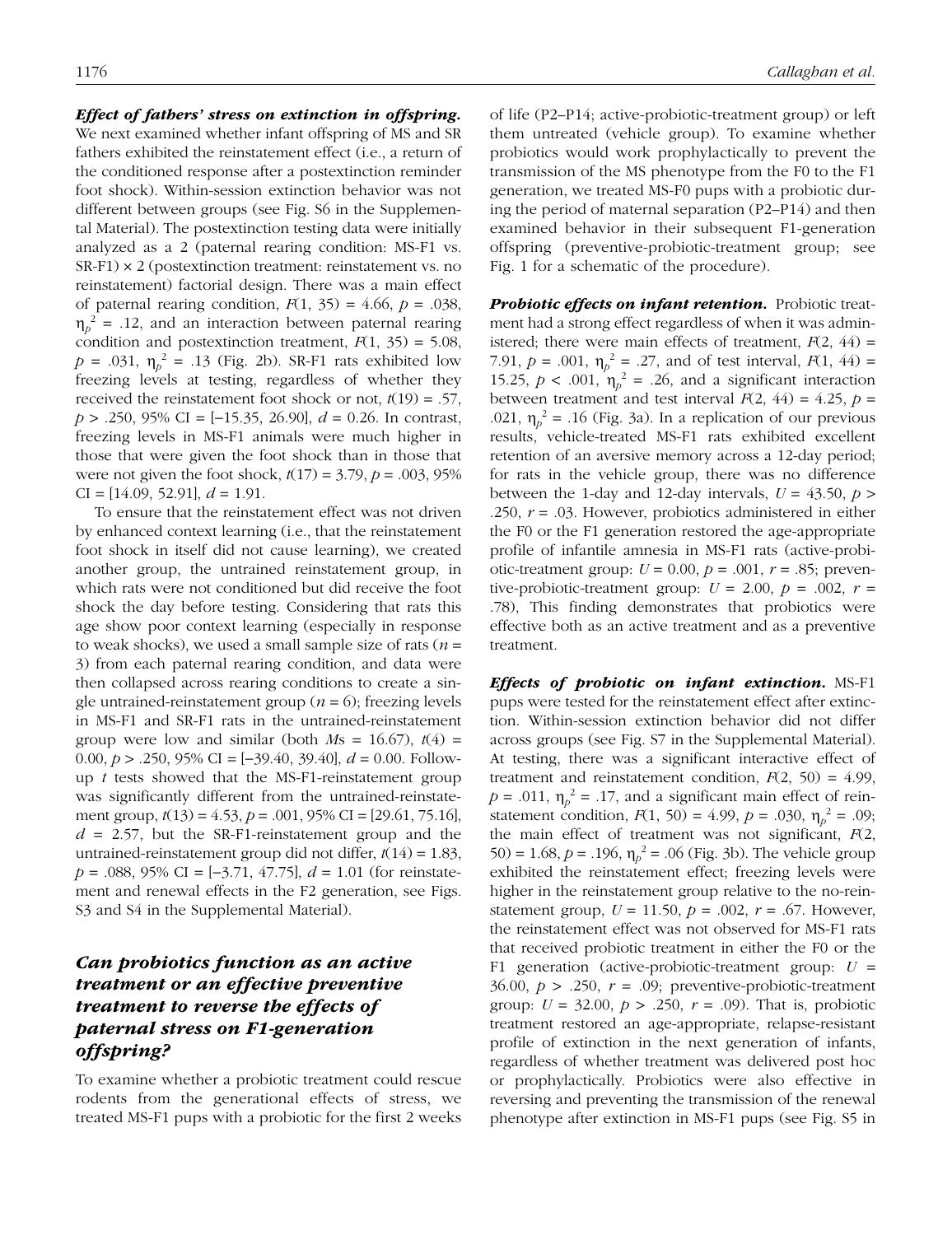

Fig. 3. Results for preventive and active probiotic treatment and vehicle treatment of secondgeneration offspring (F1) of rats exposed to maternal separation (MS-F0). The graph in (a) shows the mean freezing level elicited by the conditioned stimulus (CS) 1 day and 12 days after conditioning  $(N = 51)$  in each of the treatment groups. The graph in (b) shows the mean difference score (percentage of CS-elicited freezing minus percentage of pre-CS freezing) for freezing level for each treatment group, separately for the no-reinstatement and reinstatement groups (*N* = 56). Error bars represent ±1 *SEM*. Circles represent results for individual rats.

the Supplemental Material). Probiotics affected neither maternal anxiety levels nor the dam's caregiving behavior toward pups (see Figs. S8 and S9 in the Supplemental Material).

# **Discussion**

We have reported two novel and important findings related to the emergence and treatment of generational effects of stress. First, we have shown that putative risk factors for mental disorders—persistent retention of aversive associations and relapse after extinction—emerge earlier than normal in offspring of stress-exposed fathers. These data are the first to demonstrate that stress-induced behavioral alterations in affective learning could be "inherited" by infant offspring. This is important clinically because transmitted behavioral alterations that are detectable early in development are a useful target for intervention. Indeed, our second finding demonstrated that such intervention (in the form of probiotics administered to F0 pups) prevented the transmission of MS effects on aversive learning to the F1 generation. Likewise, treatment of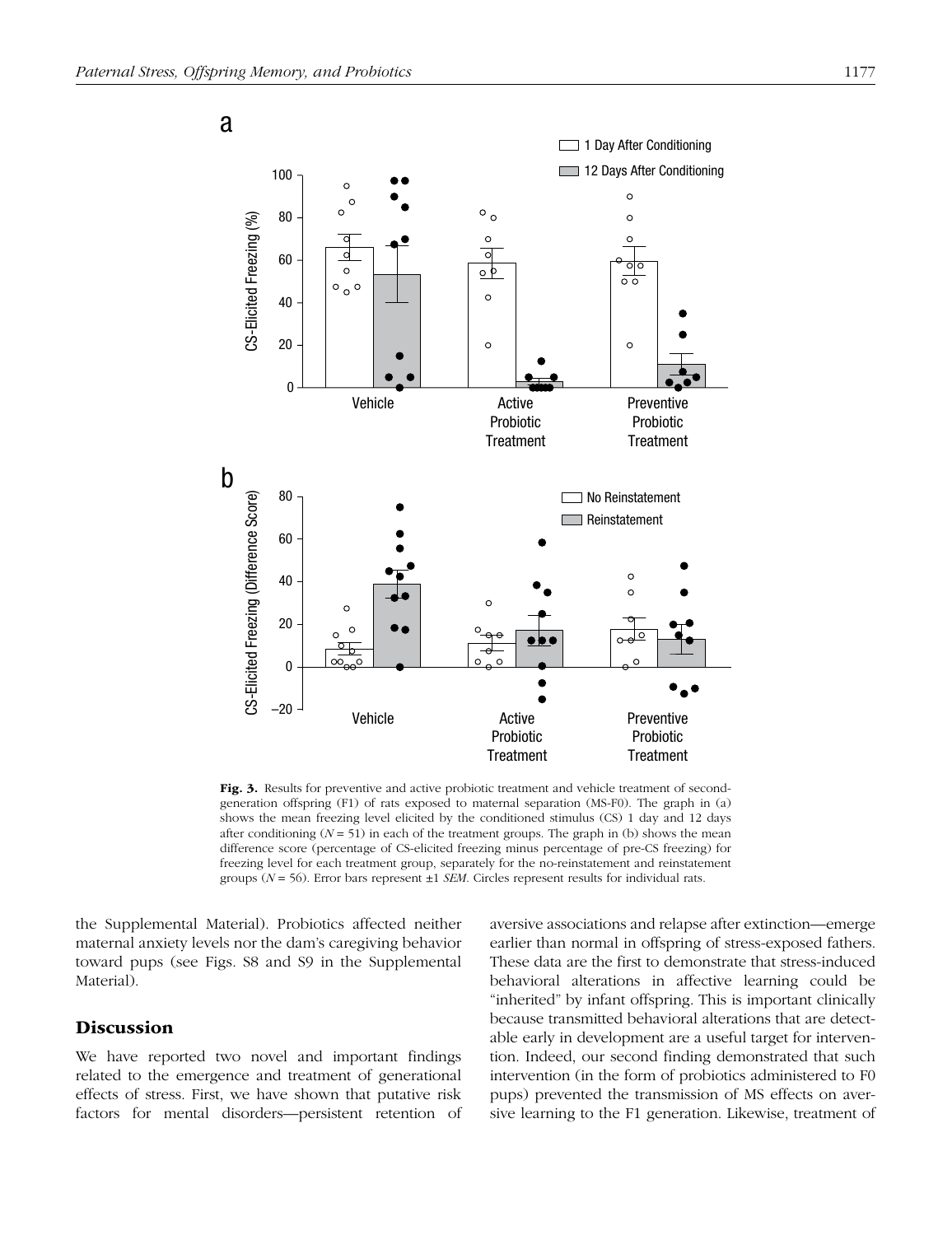F1 pups reversed the behavioral phenotypes, demonstrating the effectiveness of probiotics as both a preventive and an active remedy. These findings suggest that behavioral phenotypes that are putatively involved in vulnerability to later-life anxiety, and that are transmitted across generations through fathers, can be effectively prevented or treated with noninvasive probiotic manipulations.

As mentioned in the introduction, how stress effects are transmitted across generations is currently the subject of intense debate. Although data from the current studies cannot distinguish whether stress effects were transmitted through a primarily behavioral or biological route (e.g., maternal behavior, in utero stress programming, epigenetic effects), they do suggest that microbiota alterations produced by stress might be active contributors. In the current study, probiotic administered to nursing dams was transmitted to pups via the breast milk; this temporary transfer of the probiotic strains to the pups' colons was eliminated by adulthood. This strongly indicates that the specific probiotic strains used in the initial treatment were not directly transferred to MS-F1 offspring of probiotic-exposed fathers. However, it does not exclude the possibility that some other alteration in the overall composition of the gastrointestinal microbiota might be transmitted across generations.

Stress leads to dramatic changes in the composition of gastrointestinal bacteria; such changes have been suggested to regulate stress-induced changes in social behavior (e.g., Zijlmans, Korpela, Riksen-Walraven, de Vos, & de Weerth, 2015; for a review, see Parashar & Udayabanu, 2016). In addition, recent reports suggest that the massive metabolic demands of the developing brain are heavily dependent on the delicate balance of microbes in the gut (Goyal, Venkatesh, Milbrandt, Gordon, & Raichle, 2015). It is possible that, in the current study, the probiotic intervention may have arrested or reversed changes in the development of aversive learning via effects on social functioning or metabolism, helping to preserve or repair infant performance. Indeed, it may be the case that either stress-induced or probiotic-induced changes in the intestinal microbiota can be passed down the generations, given that previous studies have suggested that the microbiota (or at least certain taxa) is heritable and that host genetics exert an influence on microbiota composition (Goodrich et al., 2014). In fact, this interspecies (host-microbe) interaction is likely to be bidirectional: It has also been shown that the microbiota can alter host gene expression, particularly with regard to genes involved in immune regulation (one likely candidate for the microbial effects on metabolic function; Broderick, Buchon, & Lemaitre, 2014).

Many neurotransmitters that are important for mood and that have programming effects on brain development (e.g., serotonin, γ-aminobutyric acid, or GABA) are produced in large quantities as metabolites of the gut microbiota and can later enter the central nervous system (Barrett, Ross, O'Toole, Fitzgerald, & Stanton, 2012; Yano et al., 2015), potentially influencing current emotional function and neural activity, as well as the development of emotionrelated circuits. Supporting this hypothesis, a recent study showed that microbial composition of the rodent gut regulates amygdala development (Stilling et al., 2015), a hub of emotional functioning. The specific strains of bacteria used in the current study (*L. rhamnosus* R0011, *L. helveticus* R0052) have known dampening effects on circulating stress hormones (i.e., corticosterone) and cytokines (Foster et al., 2011), both of which are increased by separation stress (Gareau et al., 2007; Hennessy et al., 2015). Corticosterone has also been shown to lead to accelerated development of emotion-related learning systems (i.e., long-lasting retention and high rates of relapse after extinction; for a review see Callaghan & Richardson, 2013). These data suggest the intriguing possibility that probiotics' mechanism of action on threat responses in the current study may have involved dampening of stressactivated hormones and proinflammatory immune-signaling pathways. Such possibilities provide exciting avenues for future research to develop novel and effective treatments for mental-health disorders.

One limitation of this study is that all behavioral tests were restricted to male pups and a paternal line of inheritance. We opted not to examine female generational effects in the current series of experiments primarily because the effects of stress in F0-generation pups have been investigated only in males. This argument notwithstanding, previous research has demonstrated sexspecific generational inheritance of emotion-related responses (Franklin et al., 2010; H. K. Kim, Capaldi, Pears, Kerr, & Owen, 2009). Hence, it will be important to determine sex-specific effects on affective maturation inheritance and their treatment with probiotics in future studies. In addition, because of small sample sizes, some of the analyses may be underpowered. Follow-up studies should aim to collect data from larger samples of rodents.

Regardless of the ultimate mechanism, the ease of administration, minimal risk, low cost, and general public acceptance of probiotics make them an ideal candidate to investigate as a first line of defense against stressinduced vulnerabilities. The fact that early life adversity is often highly comorbid with poor nutrition and gastrointestinal problems (Chitkara et al., 2008; Widom, Czaja, Bentley, & Johnson, 2012) further strengthens the case for probiotic interventions in stress and mental illness. Note that the probiotic used in the current studies already has established safety and efficacy in pediatric populations because it is frequently used in the treatment of gastrointestinal diseases (e.g., Freedman et al., 2014). Together with these past studies, the current data make a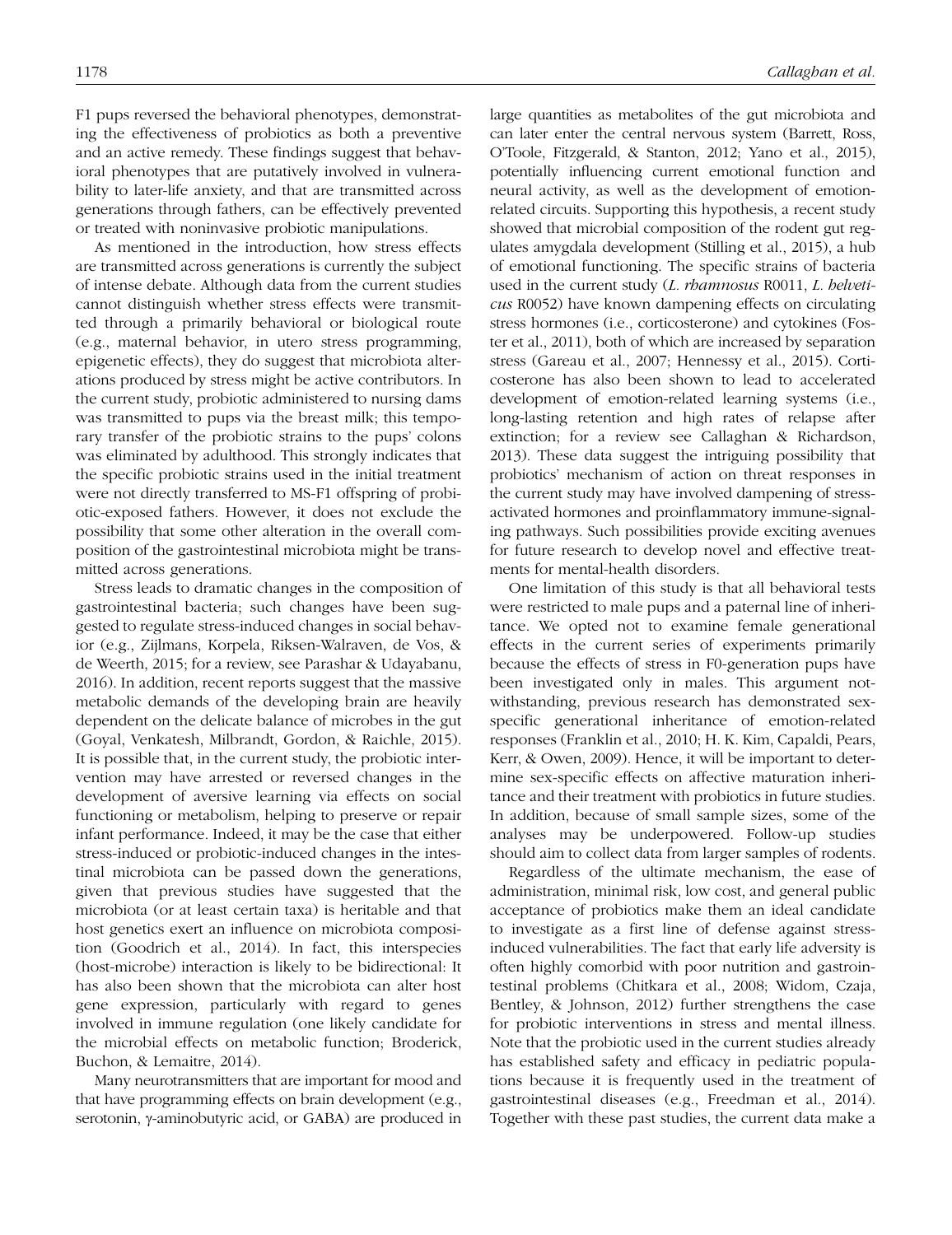strong case for further investigations into the clinical efficacy of these particular probiotic strains for the treatment of stress-related emotional health problems in children.

### Action Editor

Wendy Berry Mendes served as action editor for this article.

### Author Contributions

All the authors came up with the study design. B. L. Callaghan and C. S. M. Cowan carried out the experiments, analyzed the data, and drafted the manuscript. All the authors made final comments on the manuscript. B. L. Callaghan and C. S. M. Cowan contributed equally to this work.

#### Acknowledgments

We thank Thomas Tompkins and Jocelyn Belvis (Lallemand Health Solutions, Montreal, QC, Canada), who provided the Lacidofil gratis. We also thank Yash Tiwari (Thermo Fisher Scientific, Sydney, Australia) for his technical assistance with the quantitative polymerase-chain-reaction analysis, as well as Gabrielle King and Anthea Stylianakis for their assistance crossscoring the data.

# Declaration of Conflicting Interests

The authors declared that they had no conflicts of interest with respect to their authorship or the publication of this article.

### Funding

This work was supported by Australian Research Council Discovery Project Grants DP0985554 and DP120104925 (to R. Richardson), National Health and Medical Research Council (NHMRC) Project Grant APP1031688 (to R. Richardson), an Australian Postgraduate Award (to B. L. Callaghan), an NHMRC Early Career Fellowship (to B. L. Callaghan), a Petre Foundation scholarship (to C. S. M. Cowan), and a University of New South Wales Research Excellence Award (to C. S. M. Cowan).

#### Supplemental Material

Additional supporting information can be found at http:// pss.sagepub.com/content/by/supplemental-data

#### References

- Barrett, E., Ross, R. P., O'Toole, P. W., Fitzgerald, G. F., & Stanton, C. (2012). γ-Aminobutyric acid production by culturable bacteria from the human intestine. *Journal of Applied Microbiology*, *113*, 411–417.
- Broderick, N. A., Buchon, N., & Lemaitre, B. (2014). Microbiotainduced changes in *Drosophila melanogaster* host gene expression and gut morphology. *mBio*, *5*(3), Article e01117- 14. doi:10.1128/mBio.01117-14
- Callaghan, B. L., Li, S., & Richardson, R. (2014). The elusive engram: What can infantile amnesia tell us about memory? *Trends in Neurosciences*, *37*, 47–53.
- Callaghan, B. L., & Richardson, R. (2011). Maternal separation results in early emergence of adult-like fear and extinction learning in infant rats. *Behavioral Neuroscience*, *125*, 20–28.
- Callaghan, B. L., & Richardson, R. (2012a). Adverse rearing environments and persistent memories in rats: Removing the brakes on infant fear memory. *Translational Psychiatry*, *2*, Article e138. doi:10.1038/tp.2012.65
- Callaghan, B. L., & Richardson, R. (2012b). Early-life stress affects extinction during critical periods of development: An analysis of the effects of maternal separation on extinction in adolescent rats. *Stress*, *15*, 671–679.
- Callaghan, B. L., & Richardson, R. (2013). Early experiences and the development of emotional learning systems in rats. *Biology of Mood & Anxiety Disorders*, *3*, Article 8. doi:10.1186/2045-5380-3-8
- Callaghan, B. L., & Richardson, R. (2014). Early emergence of adult-like fear renewal in the developing rat after chronic corticosterone treatment of the dam or the pups. *Behavioral Neuroscience*, *128*, 594–602.
- Campbell, B. A., & Spear, N. E. (1972). Ontogeny of memory. *Psychological Review*, *79*, 215–236.
- Chitkara, D. K., van Tilburg, M. A. L., Blois-Martin, N., & Whitehead, W. E. (2008). Early life risk factors that contribute to irritable bowel syndrome in adults: A systematic review. *American Journal of Gastroenterology*, *103*, 765–774.
- Cowan, C. S. M., Callaghan, B. L., Kan, J. M., & Richardson, R. (2016). The lasting impact of early-life adversity on individuals and their descendants: Potential mechanisms and hope for intervention. *Genes, Brain and Behavior*, *15*, 155–168.
- Cowan, C. S. M., Callaghan, B. L., & Richardson, R. (2013). Acute early-life stress results in premature emergence of adult-like fear retention and extinction relapse in infant rats. *Behavioral Neuroscience*, *127*, 703–711.
- Cowan, C. S. M., Callaghan, B. L., & Richardson, R. (2016). The effects of a probiotic formulation (*Lactobacillus rhamnosus* and *L. helveticus*) on developmental trajectories of emotional learning in stressed infant rats. *Translational Psychiatry*, *6*, Article e823. doi:10.1038/tp.2016.94
- Curley, J. P., Mashoodh, R., & Champagne, F. A. (2011). Epigenetics and the origins of paternal effects. *Hormones and Behavior*, *59*, 306–314.
- De Palma, G., Blennerhassett, P., Lu, J., Deng, Y., Park, A. J., Green, W., . . . Bercik, P. (2015). Microbiota and host determinants of behavioural phenotype in maternally separated mice. *Nature Communications*, *6*, Article 7735. doi:10.1038/ ncomms8735
- Dias, B. G., & Ressler, K. J. (2014). Parental olfactory experience influences behavior and neural structure in subsequent generations. *Nature Neuroscience*, *17*, 89–96.
- Dietz, D. M., LaPlant, Q., Watts, E. L., Hodes, G. E., Russo, S. J., Feng, J., . . . Nestler, E. J. (2011). Paternal transmission of stress-induced pathologies. *Biological Psychiatry*, *70*, 408–414.
- Fellows, W. D., & Rasmussen, K. M. (1984). Comparison of methods for obtaining milk samples from well-nourished and malnourished rats. *Physiology & Behavior*, *33*, 761–763.